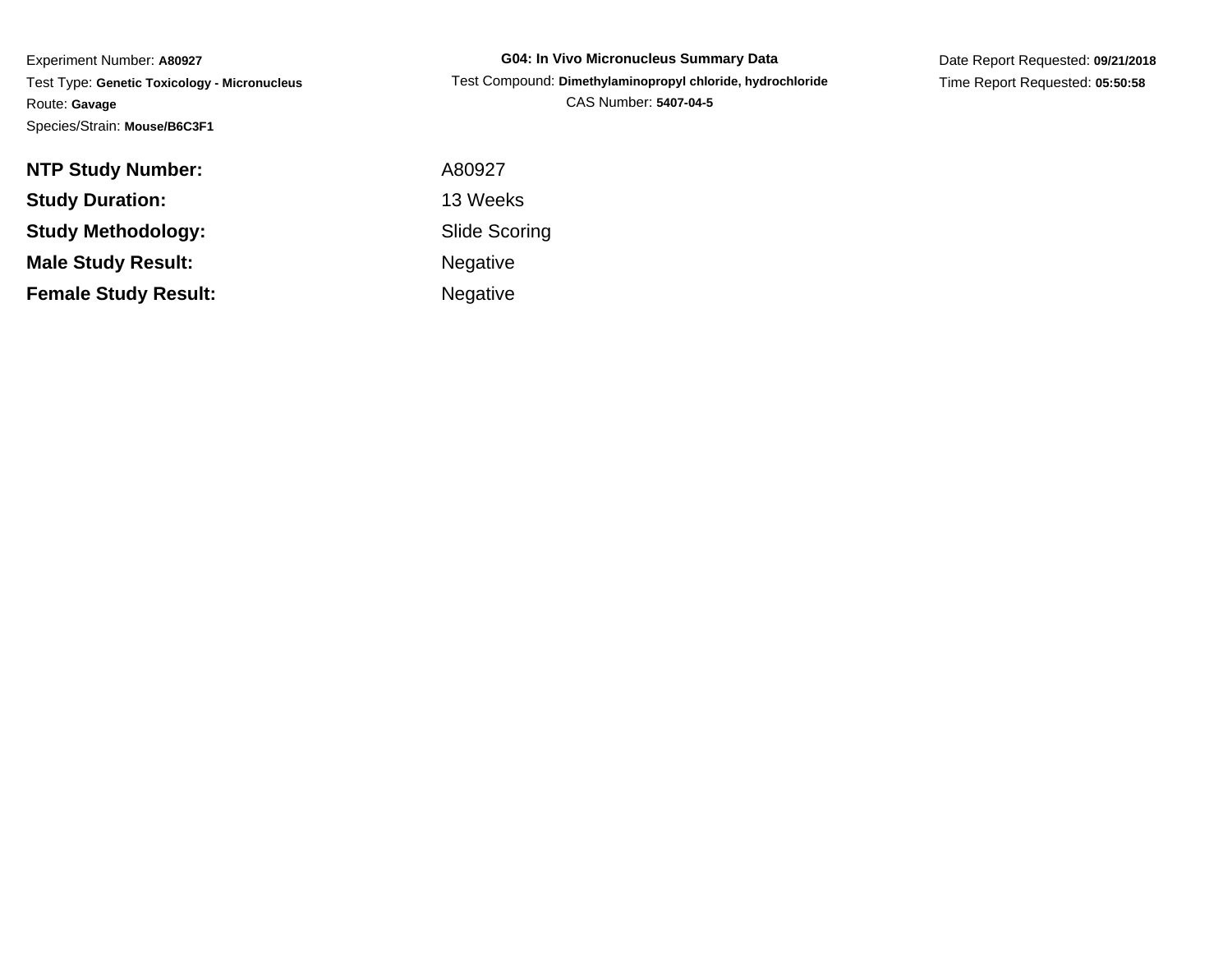Experiment Number: **A80927**

 Test Type: **Genetic Toxicology - Micronucleus**Route: **Gavage**

Species/Strain: **Mouse/B6C3F1**

|  |  |  |  | Tissue: Blood; Sex: Male; Number of Treatments: 65; Time interval between final treatment and cell sampling: 24 h |
|--|--|--|--|-------------------------------------------------------------------------------------------------------------------|
|  |  |  |  |                                                                                                                   |
|  |  |  |  |                                                                                                                   |

| Dose (mg/kg)                 | N  | Mean ± SEM      | p-Value |
|------------------------------|----|-----------------|---------|
| Vehicle Control <sup>1</sup> | 10 | $1.10 \pm 0.28$ |         |
| 6.25                         | 10 | $1.55 \pm 0.25$ | 0.1080  |
| 12.5                         | 10 | $1.80 \pm 0.26$ | 0.0329  |
| 25.0                         | 10 | $1.10 \pm 0.15$ | 0.5000  |
| 50.0                         | 10 | $1.35 \pm 0.26$ | 0.2374  |
| 100.0                        | 10 | $1.50 \pm 0.29$ | 0.1335  |
| Trend p-Value                |    | 0.3950          |         |

## Trial Summary: Negative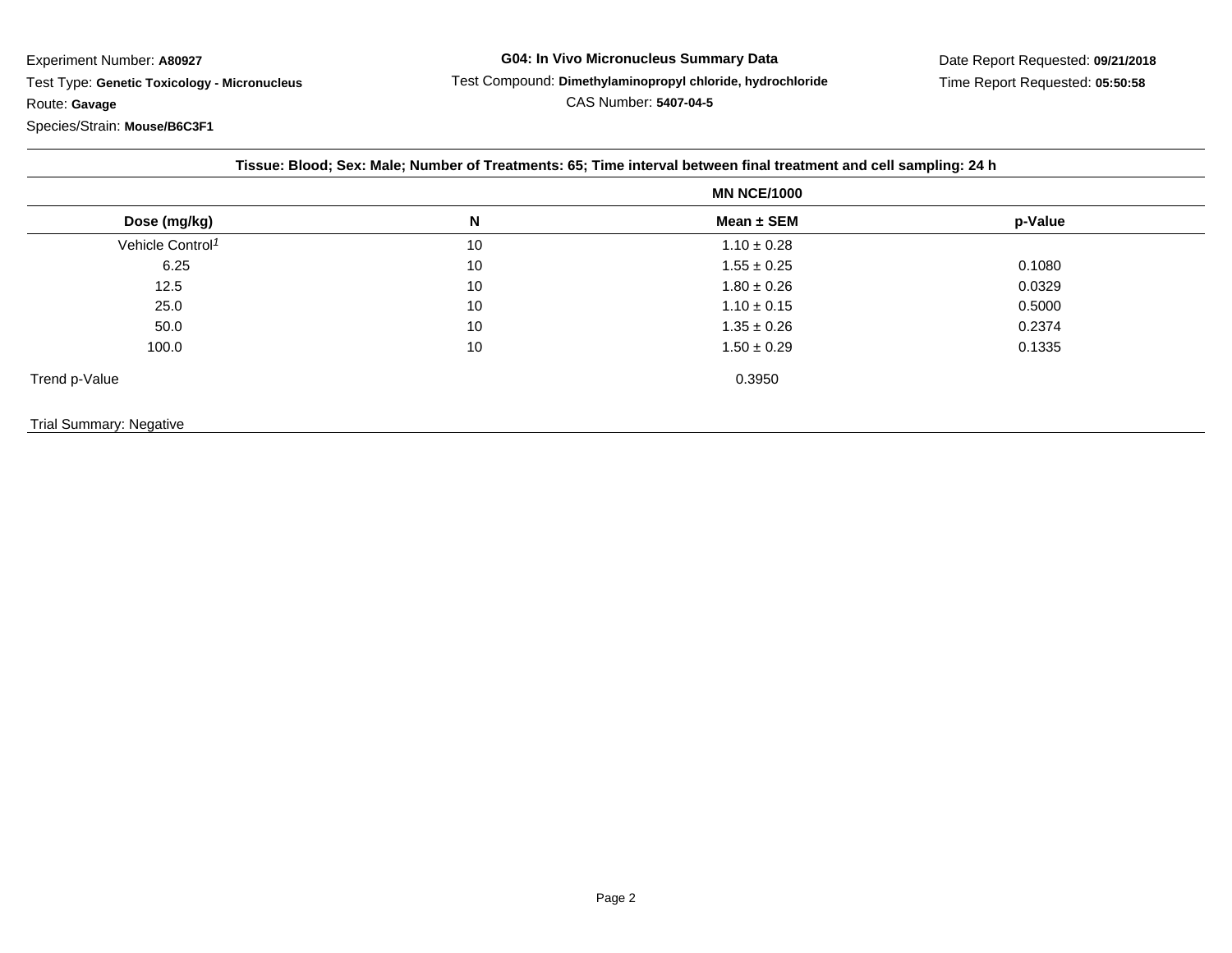Experiment Number: **A80927**

 Test Type: **Genetic Toxicology - Micronucleus**Route: **Gavage**

Species/Strain: **Mouse/B6C3F1**

|  | Tissue: Blood; Sex: Female; Number of Treatments: 65; Time interval between final treatment and cell sampling: 24 h |
|--|---------------------------------------------------------------------------------------------------------------------|
|  |                                                                                                                     |
|  |                                                                                                                     |
|  |                                                                                                                     |

| Dose (mg/kg)                 | N  | Mean $\pm$ SEM  | p-Value |
|------------------------------|----|-----------------|---------|
| Vehicle Control <sup>1</sup> | 10 | $0.70 \pm 0.13$ |         |
| 6.25                         | 10 | $0.75 \pm 0.17$ | 0.4263  |
| 12.5                         | 10 | $1.25 \pm 0.25$ | 0.0390  |
| 25.0                         | 10 | $1.15 \pm 0.26$ | 0.0694  |
| 50.0                         | 10 | $1.25 \pm 0.24$ | 0.0390  |
| 100.0                        |    | $1.00 \pm 0.27$ | 0.1713  |
| Trend p-Value                |    | 0.1880          |         |
|                              |    |                 |         |

## Trial Summary: Negative